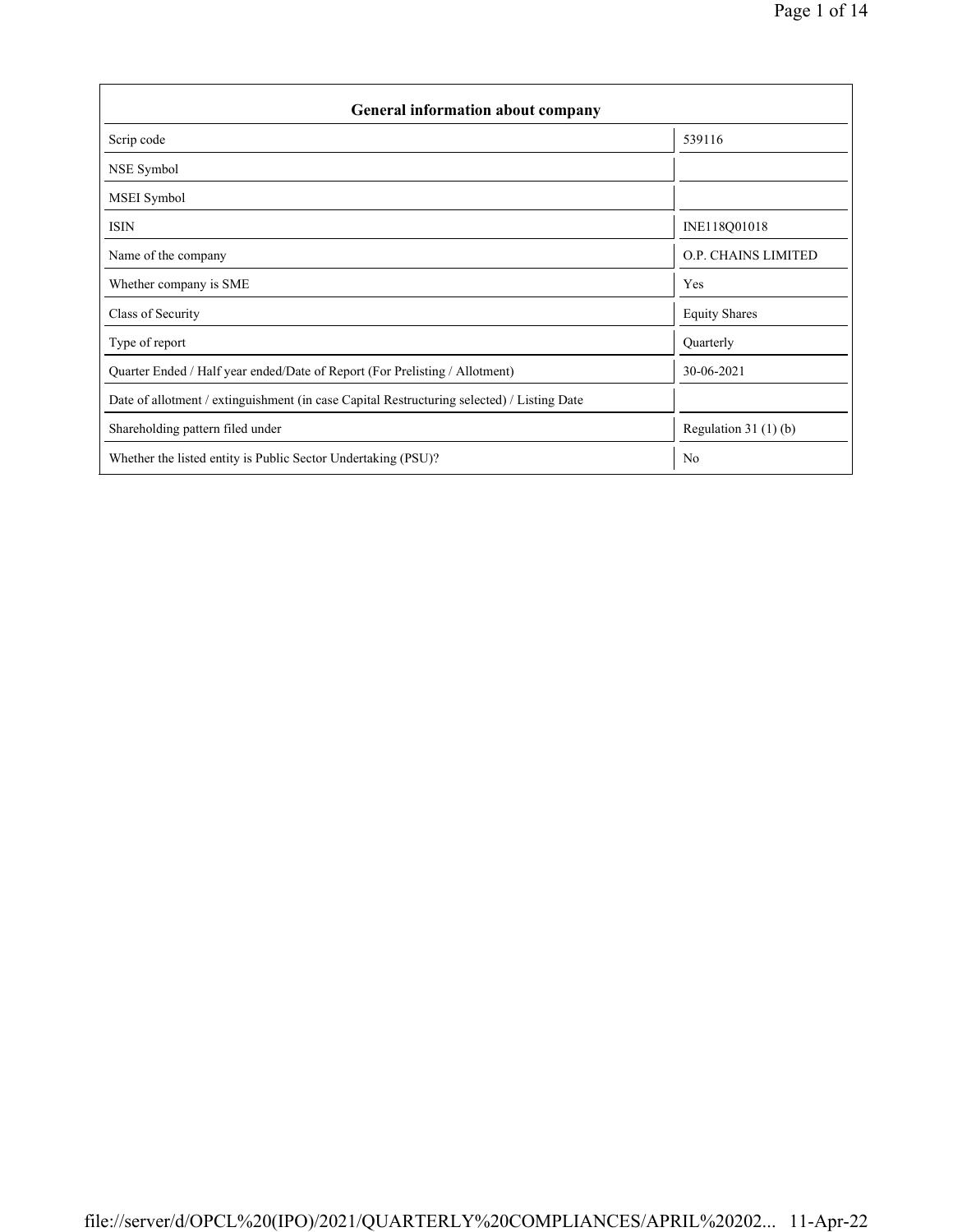|                | <b>Declaration</b>                                                                        |                |                                |                       |                             |  |  |  |  |  |
|----------------|-------------------------------------------------------------------------------------------|----------------|--------------------------------|-----------------------|-----------------------------|--|--|--|--|--|
| Sr.<br>No.     | Particular                                                                                | Yes/No         | Promoter and<br>Promoter Group | Public<br>shareholder | Non Promoter-<br>Non Public |  |  |  |  |  |
| 1              | Whether the Listed Entity has issued any partly paid<br>up shares?                        | No             | N <sub>0</sub>                 | No                    | N <sub>0</sub>              |  |  |  |  |  |
| $\overline{2}$ | Whether the Listed Entity has issued any Convertible<br>Securities?                       | No             | N <sub>0</sub>                 | N <sub>0</sub>        | N <sub>0</sub>              |  |  |  |  |  |
| 3              | Whether the Listed Entity has issued any Warrants?                                        | N <sub>0</sub> | N <sub>0</sub>                 | N <sub>o</sub>        | N <sub>0</sub>              |  |  |  |  |  |
| 4              | Whether the Listed Entity has any shares against<br>which depository receipts are issued? |                | No                             | N <sub>0</sub>        | N <sub>0</sub>              |  |  |  |  |  |
| 5              | Whether the Listed Entity has any shares in locked-in?                                    | N <sub>0</sub> | N <sub>0</sub>                 | No                    | N <sub>0</sub>              |  |  |  |  |  |
| 6              | Whether any shares held by promoters are pledge or<br>otherwise encumbered?               | No             | N <sub>0</sub>                 |                       |                             |  |  |  |  |  |
| 7              | Whether company has equity shares with differential<br>voting rights?                     | No             | N <sub>0</sub>                 | No                    | N <sub>0</sub>              |  |  |  |  |  |
| 8              | Whether the listed entity has any significant beneficial<br>owner?                        | Yes            |                                |                       |                             |  |  |  |  |  |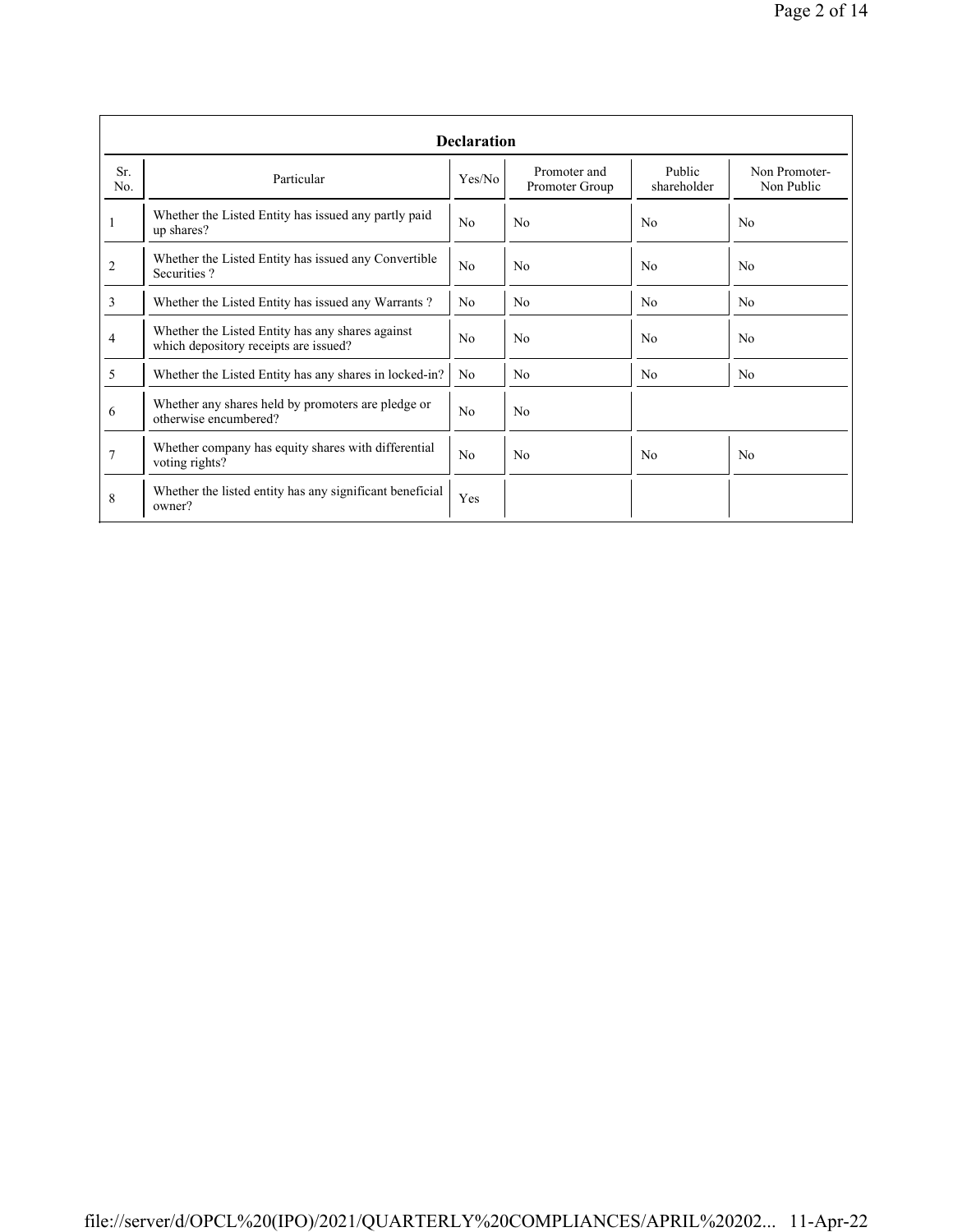|                 |                                           |                         |                        |                                 |                                    |                             | Table I - Summary Statement holding of specified securities                                                                       |                                                                  |               |         |                                   |
|-----------------|-------------------------------------------|-------------------------|------------------------|---------------------------------|------------------------------------|-----------------------------|-----------------------------------------------------------------------------------------------------------------------------------|------------------------------------------------------------------|---------------|---------|-----------------------------------|
|                 |                                           |                         | No. of<br>fully        | No.<br><b>Of</b><br>Partly      | No. Of                             | Total<br>nos.               | Shareholding<br>as a $%$ of<br>total no. of<br>shares<br>(calculated as<br>per SCRR,<br>1957) (VIII)<br>As a $%$ of<br>$(A+B+C2)$ | Number of Voting Rights held in each<br>class of securities (IX) |               |         |                                   |
| Category<br>(1) | Category<br>of<br>shareholder             | Nos. Of<br>shareholders | paid up<br>equity      | paid-<br>up                     | shares<br>underlying<br>Depository | shares<br>held<br>$(VII) =$ |                                                                                                                                   | No of Voting (XIV) Rights                                        |               |         |                                   |
|                 | (II)                                      | (III)                   | shares<br>held<br>(IV) | equity<br>shares<br>held<br>(V) | Receipts<br>(VI)                   | $(IV)$ +<br>$(V)$ +<br>(VI) |                                                                                                                                   | Class<br>eg: $X$                                                 | Class<br>eg:y | Total   | Total as a<br>$%$ of<br>$(A+B+C)$ |
| (A)             | Promoter<br>&<br>Promoter<br>Group        | 9                       | 4225100                |                                 |                                    | 4225100                     | 61.68                                                                                                                             | 4225100                                                          |               | 4225100 | 61.68                             |
| (B)             | Public                                    | 33                      | 2624900                |                                 |                                    | 2624900                     | 38.32                                                                                                                             | 2624900                                                          |               | 2624900 | 38.32                             |
| (C)             | Non<br>Promoter-<br>Non Public            |                         |                        |                                 |                                    |                             |                                                                                                                                   |                                                                  |               |         |                                   |
| (C1)            | <b>Shares</b><br>underlying<br><b>DRs</b> |                         |                        |                                 |                                    |                             |                                                                                                                                   |                                                                  |               |         |                                   |
| (C2)            | Shares held<br>by<br>Employee<br>Trusts   |                         |                        |                                 |                                    |                             |                                                                                                                                   |                                                                  |               |         |                                   |
|                 | Total                                     | 42                      | 6850000                |                                 |                                    | 6850000                     | 100                                                                                                                               | 6850000                                                          |               | 6850000 | 100                               |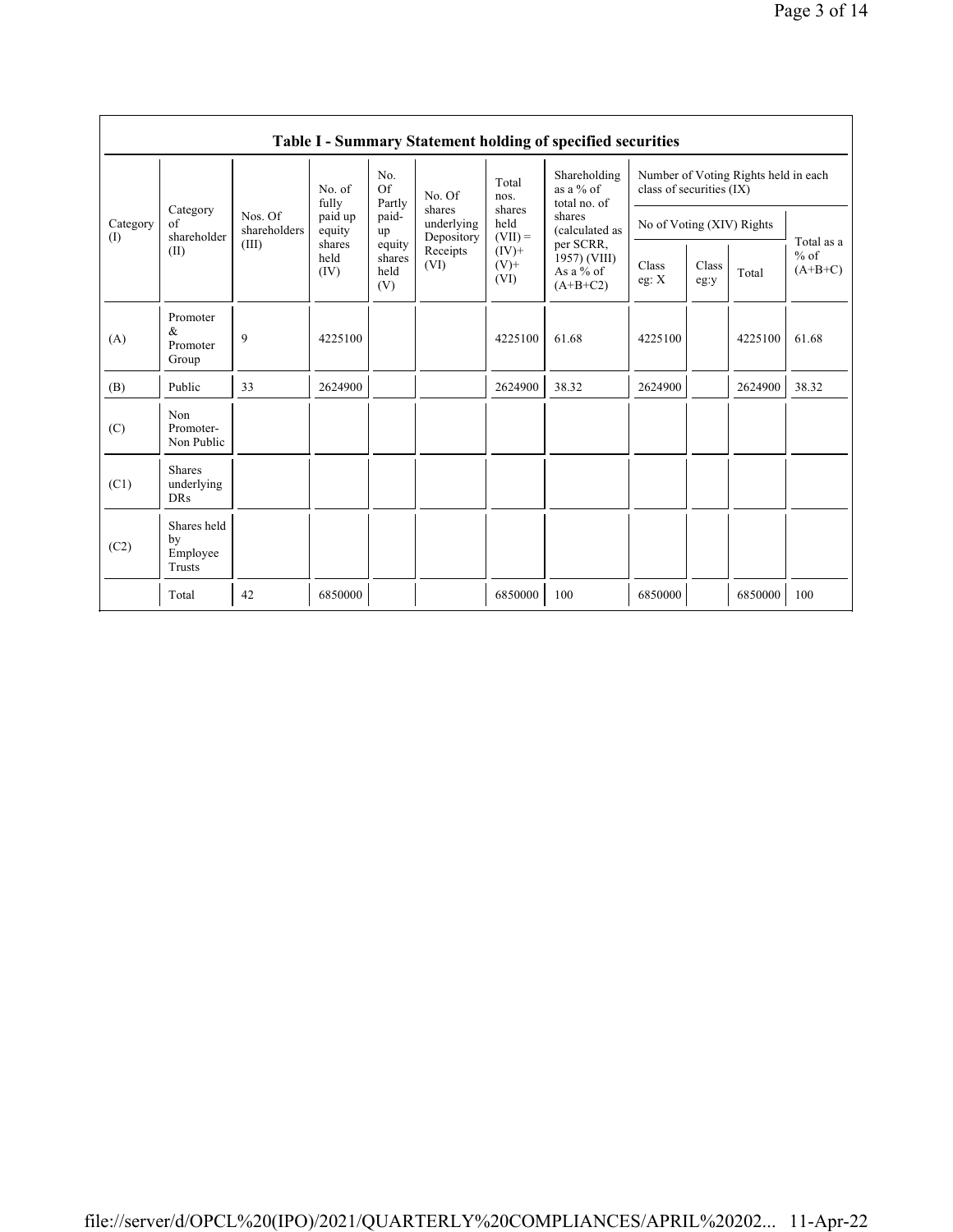|                            |                                                                                                                                                                                                                                                                                                                                                                                                                                                                                                                             |            | Table I - Summary Statement holding of specified securities |                                        |                                                         |                                                                               |  |                                       |
|----------------------------|-----------------------------------------------------------------------------------------------------------------------------------------------------------------------------------------------------------------------------------------------------------------------------------------------------------------------------------------------------------------------------------------------------------------------------------------------------------------------------------------------------------------------------|------------|-------------------------------------------------------------|----------------------------------------|---------------------------------------------------------|-------------------------------------------------------------------------------|--|---------------------------------------|
| Category                   | Shareholding,<br>as a $%$<br>No. Of<br>assuming full<br><b>Shares</b><br>No. Of<br>conversion of<br>No. of<br><b>Shares</b><br>Underlying<br><b>Shares</b><br>convertible<br>Category<br>Underlying<br>Outstanding<br>of<br>Underlying<br>convertible<br>Outstanding<br>shareholder<br>Outstanding<br>percentage of<br>convertible<br>securities<br>Warrants<br>diluted share<br>(II)<br>securities<br>and No. Of<br>$(X_i)$<br>capital) $(XI)$ =<br>Warrants<br>(X)<br>$(VII)+(X)$ As a<br>(Xi)(a)<br>$%$ of<br>$(A+B+C2)$ |            | securities (as a                                            | Number of<br>Locked in<br>shares (XII) |                                                         | Number of<br><b>Shares</b><br>pledged or<br>otherwise<br>encumbered<br>(XIII) |  | Number of<br>equity shares<br>held in |
| $\left( \mathrm{I}\right)$ |                                                                                                                                                                                                                                                                                                                                                                                                                                                                                                                             | No.<br>(a) | As a<br>$%$ of<br>total<br><b>Shares</b><br>held<br>(b)     | No.<br>(a)                             | As a<br>$%$ of<br>total<br><b>Shares</b><br>held<br>(b) | dematerialized<br>form $(XIV)$                                                |  |                                       |
| (A)                        | Promoter<br>$\&$<br>Promoter<br>Group                                                                                                                                                                                                                                                                                                                                                                                                                                                                                       |            | 61.68                                                       |                                        |                                                         |                                                                               |  | 4225100                               |
| (B)                        | Public                                                                                                                                                                                                                                                                                                                                                                                                                                                                                                                      |            | 38.32                                                       |                                        |                                                         |                                                                               |  | 2624900                               |
| (C)                        | Non<br>Promoter-<br>Non Public                                                                                                                                                                                                                                                                                                                                                                                                                                                                                              |            |                                                             |                                        |                                                         |                                                                               |  |                                       |
| (C1)                       | <b>Shares</b><br>underlying<br><b>DRs</b>                                                                                                                                                                                                                                                                                                                                                                                                                                                                                   |            |                                                             |                                        |                                                         |                                                                               |  |                                       |
| (C2)                       | Shares held<br>by<br>Employee<br>Trusts                                                                                                                                                                                                                                                                                                                                                                                                                                                                                     |            |                                                             |                                        |                                                         |                                                                               |  |                                       |
|                            | Total                                                                                                                                                                                                                                                                                                                                                                                                                                                                                                                       |            | 100                                                         |                                        |                                                         |                                                                               |  | 6850000                               |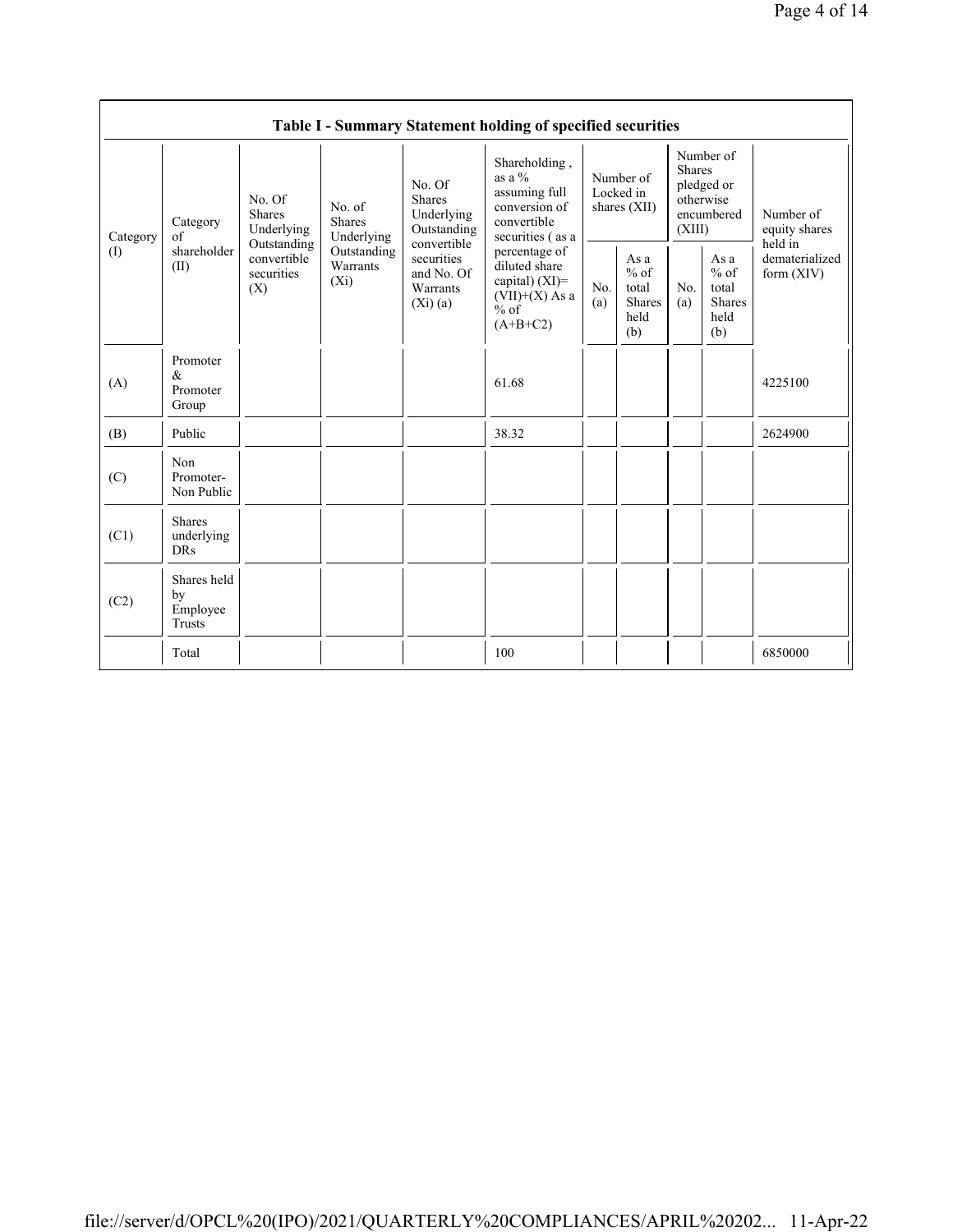|                                                                                                | Category &<br>Name of the                                                                                           |                         | No. of<br>fully<br>paid up<br>equity | No.<br><b>Of</b><br>Partly      | No. Of<br>shares         | Total<br>nos.<br>shares    | Shareholding<br>as a $%$ of<br>total no. of<br>shares | Number of Voting Rights held in<br>each class of securities (IX) |               |         |                                 |
|------------------------------------------------------------------------------------------------|---------------------------------------------------------------------------------------------------------------------|-------------------------|--------------------------------------|---------------------------------|--------------------------|----------------------------|-------------------------------------------------------|------------------------------------------------------------------|---------------|---------|---------------------------------|
| Sr.                                                                                            |                                                                                                                     | Nos. Of<br>shareholders |                                      | paid-<br>up                     | underlying<br>Depository | held<br>$(VII) =$          | (calculated<br>as per                                 | No of Voting (XIV) Rights                                        |               |         | Total<br>as a %                 |
|                                                                                                | Shareholders (I)                                                                                                    | (III)                   | shares<br>held (IV)                  | equity<br>shares<br>held<br>(V) | Receipts<br>(VI)         | $(IV)+$<br>$(V)$ +<br>(VI) | SCRR,<br>1957) (VIII)<br>As a % of<br>$(A+B+C2)$      | Class eg:<br>X                                                   | Class<br>eg:y | Total   | of<br>Total<br>Voting<br>rights |
| A                                                                                              | Table II - Statement showing shareholding pattern of the Promoter and Promoter Group                                |                         |                                      |                                 |                          |                            |                                                       |                                                                  |               |         |                                 |
| (1)                                                                                            | Indian                                                                                                              |                         |                                      |                                 |                          |                            |                                                       |                                                                  |               |         |                                 |
| (a)                                                                                            | Individuals/Hindu<br>undivided Family                                                                               | 9                       | 4225100                              |                                 |                          | 4225100                    | 61.68                                                 | 4225100                                                          |               | 4225100 | 61.68                           |
| Sub-Total<br>(A)(1)                                                                            |                                                                                                                     | 9                       | 4225100                              |                                 |                          | 4225100                    | 61.68                                                 | 4225100                                                          |               | 4225100 | 61.68                           |
| (2)                                                                                            | Foreign                                                                                                             |                         |                                      |                                 |                          |                            |                                                       |                                                                  |               |         |                                 |
| Total<br>Shareholding<br>of Promoter<br>and<br>Promoter<br>Group $(A)=$<br>$(A)(1)+(A)$<br>(2) |                                                                                                                     | 9                       | 4225100                              |                                 |                          | 4225100                    | 61.68                                                 | 4225100                                                          |               | 4225100 | 61.68                           |
| B                                                                                              | Table III - Statement showing shareholding pattern of the Public shareholder                                        |                         |                                      |                                 |                          |                            |                                                       |                                                                  |               |         |                                 |
| (1)                                                                                            | Institutions                                                                                                        |                         |                                      |                                 |                          |                            |                                                       |                                                                  |               |         |                                 |
| (3)                                                                                            | Non-institutions                                                                                                    |                         |                                      |                                 |                          |                            |                                                       |                                                                  |               |         |                                 |
| (a(i))                                                                                         | Individuals -<br>i.Individual<br>shareholders<br>holding nominal<br>share capital up<br>to Rs. 2 lakhs.             | 21                      | 200000                               |                                 |                          | 200000                     | 2.92                                                  | 200000                                                           |               | 200000  | 2.92                            |
| (a(ii))                                                                                        | Individuals - ii.<br>Individual<br>shareholders<br>holding nominal<br>share capital in<br>excess of Rs. 2<br>lakhs. | 3                       | 270000                               |                                 |                          | 270000                     | 3.94                                                  | 270000                                                           |               | 270000  | 3.94                            |
| (e)                                                                                            | Any Other<br>(specify)                                                                                              | 9                       | 2154900                              |                                 |                          | 2154900                    | 31.46                                                 | 2154900                                                          |               | 2154900 | 31.46                           |
| Sub-Total<br>(B)(3)                                                                            |                                                                                                                     | 33                      | 2624900                              |                                 |                          | 2624900                    | 38.32                                                 | 2624900                                                          |               | 2624900 | 38.32                           |
| <b>Total Public</b><br>Shareholding<br>$(B)= (B)(1) +$<br>$(B)(2)+(B)$<br>(3)                  |                                                                                                                     | 33                      | 2624900                              |                                 |                          | 2624900                    | 38.32                                                 | 2624900                                                          |               | 2624900 | 38.32                           |
| ${\bf C}$                                                                                      | Table IV - Statement showing shareholding pattern of the Non Promoter- Non Public shareholder                       |                         |                                      |                                 |                          |                            |                                                       |                                                                  |               |         |                                 |
| Total                                                                                          |                                                                                                                     |                         |                                      |                                 |                          |                            |                                                       |                                                                  |               |         |                                 |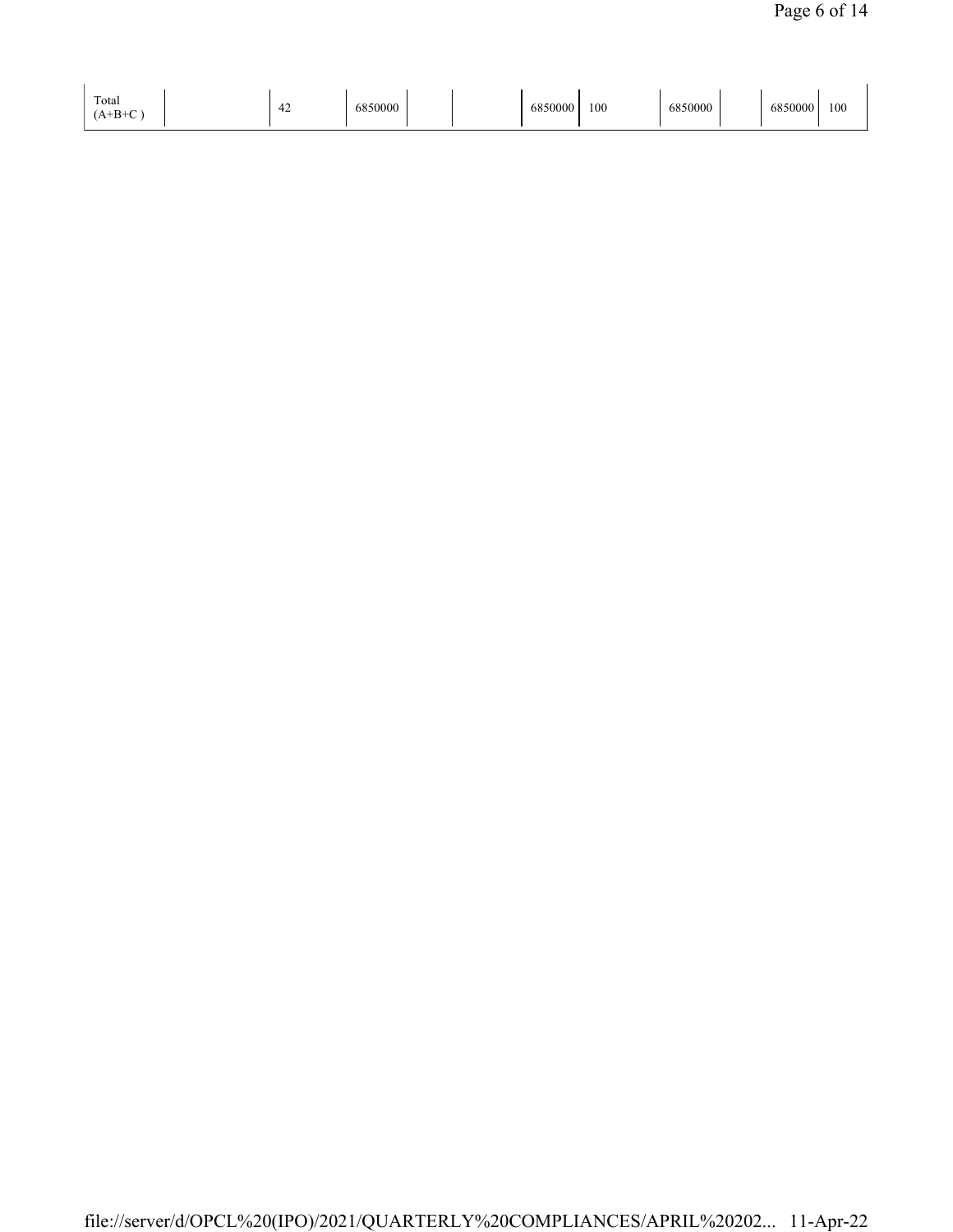|                                                                                         |                                                                                       |                                                                      |                                                                                                               | Table II - Statement showing shareholding pattern of the Promoter and Promoter Group                                                                                                 |            |                                             |                                                                               |                                                       |                                       |
|-----------------------------------------------------------------------------------------|---------------------------------------------------------------------------------------|----------------------------------------------------------------------|---------------------------------------------------------------------------------------------------------------|--------------------------------------------------------------------------------------------------------------------------------------------------------------------------------------|------------|---------------------------------------------|-------------------------------------------------------------------------------|-------------------------------------------------------|---------------------------------------|
| Sr.                                                                                     | No. Of<br><b>Shares</b><br>Underlying<br>Outstanding<br>convertible<br>securities (X) | No. of<br>Shares<br>Underlying<br>Outstanding<br>Warrants<br>$(X_i)$ | No. Of Shares<br>Underlying<br>Outstanding<br>convertible<br>securities and<br>No. Of<br>Warrants (Xi)<br>(a) | Shareholding, as<br>a % assuming full<br>conversion of<br>convertible<br>securities (as a<br>percentage of<br>diluted share<br>capital) (XI)=<br>$(VII)+(X)$ As a %<br>of $(A+B+C2)$ |            | Number of<br>Locked in<br>shares (XII)      | Number of<br><b>Shares</b><br>pledged or<br>otherwise<br>encumbered<br>(XIII) |                                                       | Number of<br>equity shares<br>held in |
|                                                                                         |                                                                                       |                                                                      |                                                                                                               |                                                                                                                                                                                      | No.<br>(a) | As a %<br>of total<br>Shares<br>held<br>(b) | No.<br>(a)                                                                    | As a $\%$<br>of total<br><b>Shares</b><br>held<br>(b) | dematerialized<br>form (XIV)          |
| A                                                                                       | Table II - Statement showing shareholding pattern of the Promoter and Promoter Group  |                                                                      |                                                                                                               |                                                                                                                                                                                      |            |                                             |                                                                               |                                                       |                                       |
| (1)                                                                                     | Indian                                                                                |                                                                      |                                                                                                               |                                                                                                                                                                                      |            |                                             |                                                                               |                                                       |                                       |
| (a)                                                                                     |                                                                                       |                                                                      |                                                                                                               | 61.68                                                                                                                                                                                |            |                                             |                                                                               |                                                       | 4225100                               |
| Sub-Total (A)<br>(1)                                                                    |                                                                                       |                                                                      |                                                                                                               | 61.68                                                                                                                                                                                |            |                                             |                                                                               |                                                       | 4225100                               |
| (2)                                                                                     | Foreign                                                                               |                                                                      |                                                                                                               |                                                                                                                                                                                      |            |                                             |                                                                               |                                                       |                                       |
| Total<br>Shareholding<br>of Promoter<br>and Promoter<br>Group $(A)=$<br>$(A)(1)+(A)(2)$ |                                                                                       |                                                                      |                                                                                                               | 61.68                                                                                                                                                                                |            |                                             |                                                                               |                                                       | 4225100                               |
| B                                                                                       |                                                                                       |                                                                      |                                                                                                               | Table III - Statement showing shareholding pattern of the Public shareholder                                                                                                         |            |                                             |                                                                               |                                                       |                                       |
| (1)                                                                                     | Institutions                                                                          |                                                                      |                                                                                                               |                                                                                                                                                                                      |            |                                             |                                                                               |                                                       |                                       |
| (3)                                                                                     | Non-institutions                                                                      |                                                                      |                                                                                                               |                                                                                                                                                                                      |            |                                             |                                                                               |                                                       |                                       |
| (a(i))                                                                                  |                                                                                       |                                                                      |                                                                                                               | 2.92                                                                                                                                                                                 |            |                                             |                                                                               |                                                       | 200000                                |
| (a(ii))                                                                                 |                                                                                       |                                                                      |                                                                                                               | 3.94                                                                                                                                                                                 |            |                                             |                                                                               |                                                       | 270000                                |
| (e)                                                                                     |                                                                                       |                                                                      |                                                                                                               | 31.46                                                                                                                                                                                |            |                                             |                                                                               |                                                       | 2154900                               |
| Sub-Total (B)<br>(3)                                                                    |                                                                                       |                                                                      |                                                                                                               | 38.32                                                                                                                                                                                |            |                                             |                                                                               |                                                       | 2624900                               |
| <b>Total Public</b><br>Shareholding<br>$(B)= (B)(1) +$<br>$(B)(2)+(B)(3)$               |                                                                                       |                                                                      |                                                                                                               | 38.32                                                                                                                                                                                |            |                                             |                                                                               |                                                       | 2624900                               |
| $\mathbf C$                                                                             |                                                                                       |                                                                      |                                                                                                               | Table IV - Statement showing shareholding pattern of the Non Promoter- Non Public shareholder                                                                                        |            |                                             |                                                                               |                                                       |                                       |
| Total<br>$(A+B+C2)$                                                                     |                                                                                       |                                                                      |                                                                                                               | 100                                                                                                                                                                                  |            |                                             |                                                                               |                                                       | 6850000                               |
| Total<br>$(A+B+C)$                                                                      |                                                                                       |                                                                      |                                                                                                               | 100                                                                                                                                                                                  |            |                                             |                                                                               |                                                       | 6850000                               |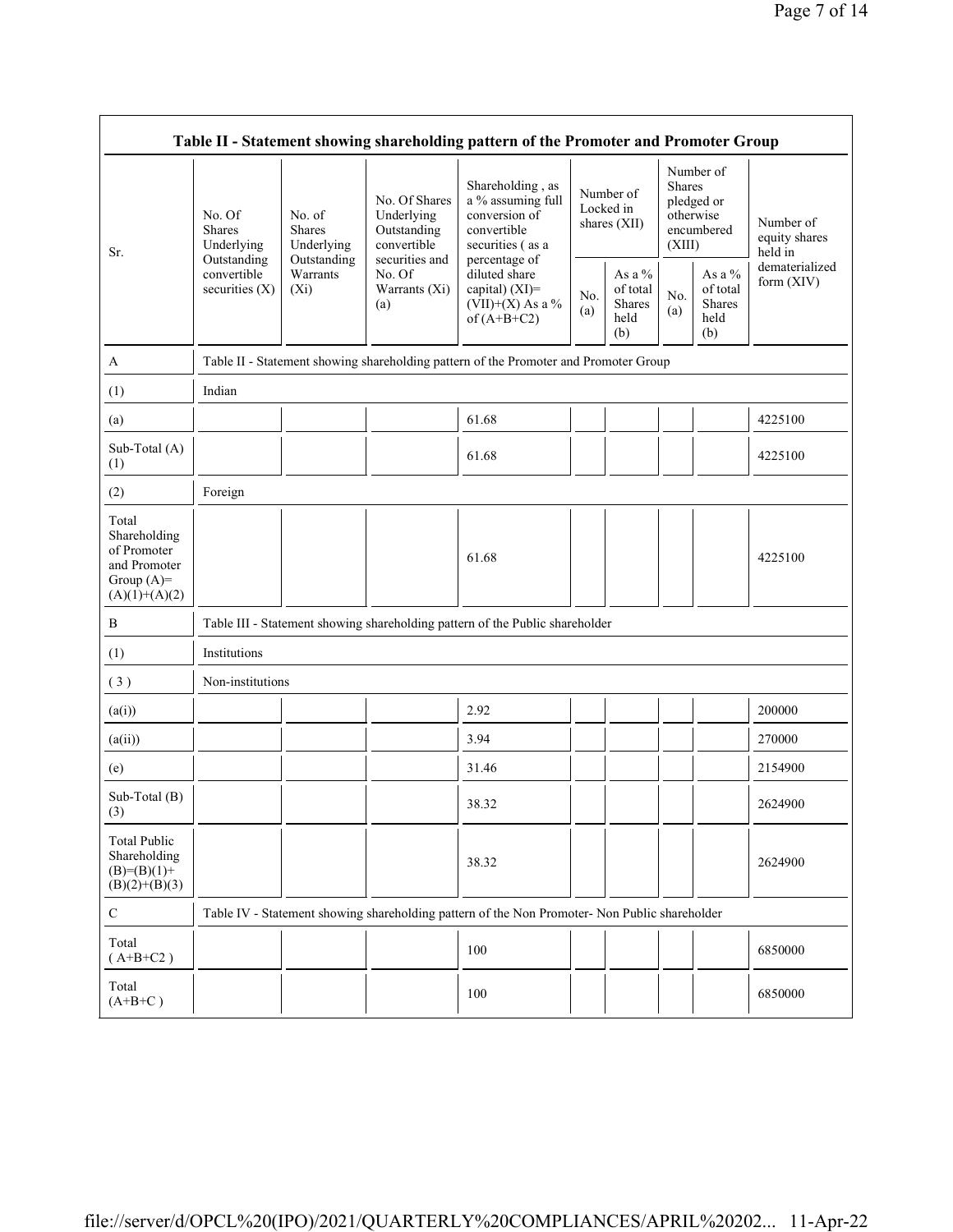| -1                                            | $\overline{c}$                               | $\mathfrak z$                  | $\overline{4}$                                                | 5                           | 6                                  | $\boldsymbol{7}$              |
|-----------------------------------------------|----------------------------------------------|--------------------------------|---------------------------------------------------------------|-----------------------------|------------------------------------|-------------------------------|
| <b>SATISH</b><br><b>KUMAR</b><br><b>GOYAL</b> | <b>ASHOK</b><br><b>KUMAR</b><br><b>GOYAL</b> | <b>KUSUM</b><br><b>AGARWAL</b> | <b>MOHIT</b><br><b>GOYAL</b>                                  | <b>MOON</b><br><b>GOYAL</b> | <b>SHOBHIK</b><br><b>GOYAL</b>     | <b>SHIVAM</b><br><b>GOYAL</b> |
| AAPPG6375H                                    | AARPG3149D                                   | AAYPA0762F                     | ANNPG1817D                                                    | ACXPG5131D                  | AJIPG8286B                         | ANNPG1516D                    |
| 1180000                                       | 1300000                                      | 4000                           | 50000                                                         | 1000                        | 100000                             | 540000                        |
|                                               |                                              |                                |                                                               |                             |                                    |                               |
|                                               |                                              |                                |                                                               |                             |                                    |                               |
| 1180000                                       | 1300000                                      | 4000                           | 50000                                                         | 1000                        | 100000                             | 540000                        |
| 17.23                                         | 18.98                                        | 0.06                           | 0.73                                                          | 0.01                        | 1.46                               | 7.88                          |
|                                               |                                              |                                |                                                               |                             |                                    |                               |
| 1180000                                       | 1300000                                      | 4000                           | 50000                                                         | 1000                        | 100000                             | 540000                        |
|                                               |                                              |                                |                                                               |                             |                                    |                               |
| 1180000                                       | 1300000                                      | 4000                           | 50000                                                         | 1000                        | 100000                             | 540000                        |
| 17.23                                         | 18.98                                        | 0.06                           | 0.73                                                          | $0.01\,$                    | 1.46                               | 7.88                          |
|                                               |                                              |                                |                                                               |                             |                                    |                               |
|                                               |                                              |                                |                                                               |                             |                                    |                               |
|                                               |                                              |                                |                                                               |                             |                                    |                               |
|                                               |                                              |                                | Number of Voting Rights held in each class of securities (IX) |                             | Individuals/Hindu undivided Family |                               |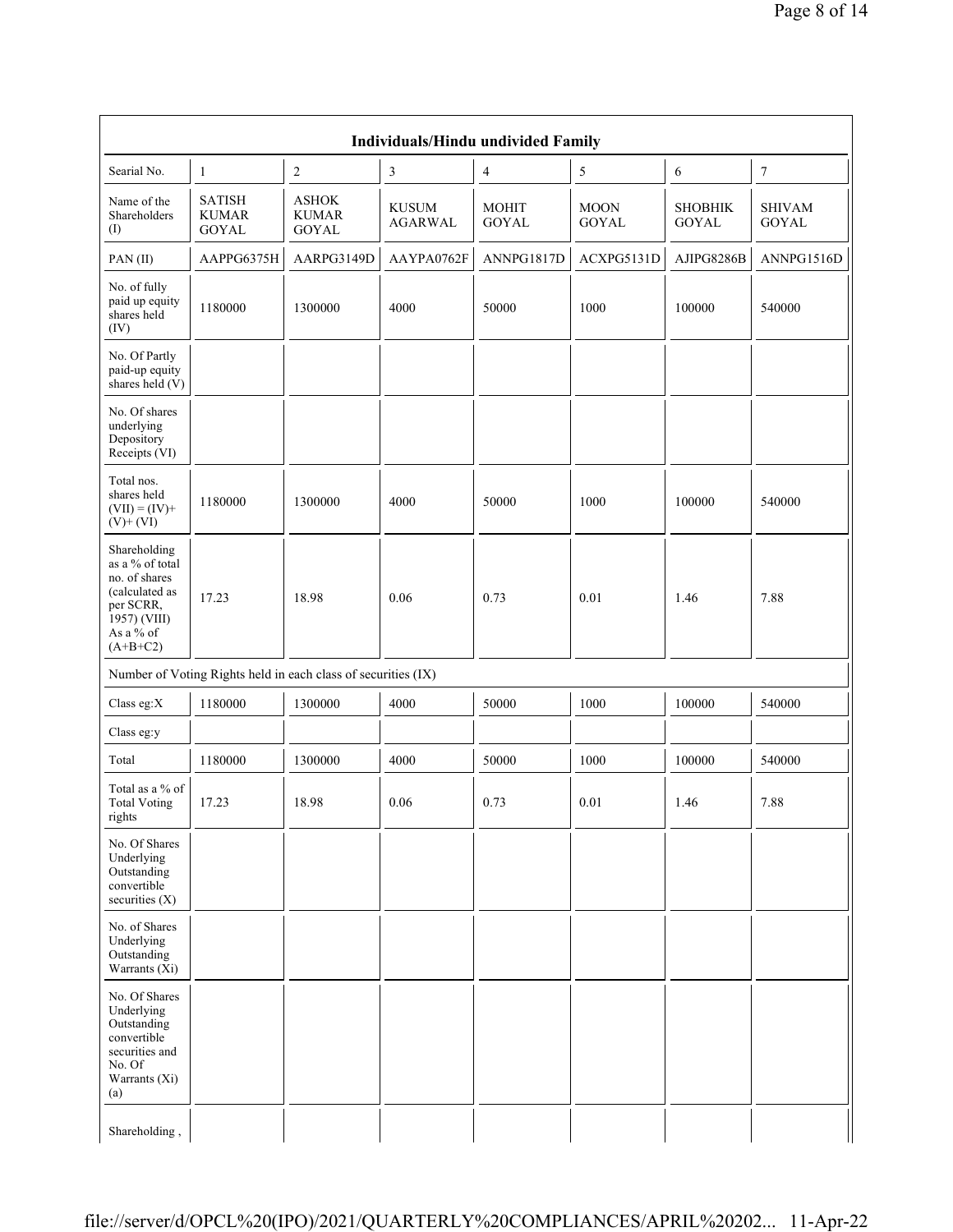| as a %<br>assuming full<br>conversion of<br>convertible<br>securities (as a<br>percentage of<br>diluted share<br>capital) $(XI)$ =<br>$(VII)+(Xi)(a)$<br>As a % of<br>$(A+B+C2)$ | 17.23                            | 18.98                                                   | 0.06     | 0.73     | 0.01     | 1.46     | 7.88     |
|----------------------------------------------------------------------------------------------------------------------------------------------------------------------------------|----------------------------------|---------------------------------------------------------|----------|----------|----------|----------|----------|
|                                                                                                                                                                                  | Number of Locked in shares (XII) |                                                         |          |          |          |          |          |
| No. $(a)$                                                                                                                                                                        |                                  |                                                         |          |          |          |          |          |
| As a % of total<br>Shares held (b)                                                                                                                                               |                                  |                                                         |          |          |          |          |          |
|                                                                                                                                                                                  |                                  | Number of Shares pledged or otherwise encumbered (XIII) |          |          |          |          |          |
| No. $(a)$                                                                                                                                                                        |                                  |                                                         |          |          |          |          |          |
| As a % of total<br>Shares held (b)                                                                                                                                               |                                  |                                                         |          |          |          |          |          |
| Number of<br>equity shares<br>held in<br>dematerialized<br>form $(XIV)$                                                                                                          | 1180000                          | 1300000                                                 | 4000     | 50000    | 1000     | 100000   | 540000   |
| Reason for not providing PAN                                                                                                                                                     |                                  |                                                         |          |          |          |          |          |
| Reason for not<br>providing PAN                                                                                                                                                  |                                  |                                                         |          |          |          |          |          |
| Shareholder<br>type                                                                                                                                                              | Promoter                         | Promoter                                                | Promoter | Promoter | Promoter | Promoter | Promoter |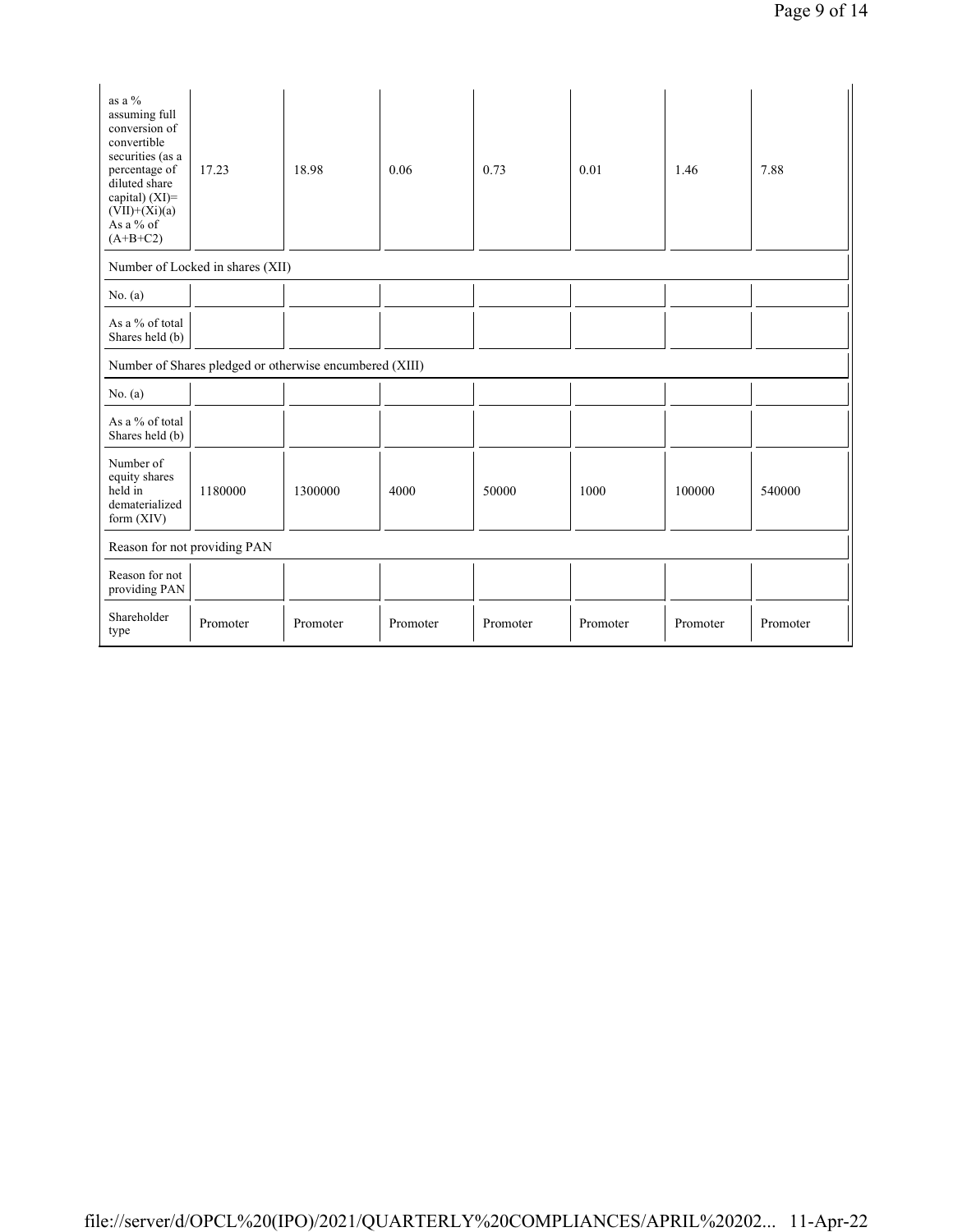|                                                                                                                                                                             | Individuals/Hindu undivided Family                            |                   |                       |
|-----------------------------------------------------------------------------------------------------------------------------------------------------------------------------|---------------------------------------------------------------|-------------------|-----------------------|
| Searial No.                                                                                                                                                                 | 8                                                             | 9                 |                       |
| Name of the<br>Shareholders (I)                                                                                                                                             | OM PRAKASH AGARWAL                                            | <b>HEERA DEVI</b> | Click here to go back |
| PAN(II)                                                                                                                                                                     | AAKPA8385Q                                                    | AAZPD2911Q        | Total                 |
| No. of fully paid<br>up equity shares<br>held (IV)                                                                                                                          | 968100                                                        | 82000             | 4225100               |
| No. Of Partly paid-<br>up equity shares<br>held(V)                                                                                                                          |                                                               |                   |                       |
| No. Of shares<br>underlying<br>Depository<br>Receipts (VI)                                                                                                                  |                                                               |                   |                       |
| Total nos. shares<br>held $(VII) = (IV) +$<br>$(V)$ + $(VI)$                                                                                                                | 968100                                                        | 82000             | 4225100               |
| Shareholding as a<br>% of total no. of<br>shares (calculated<br>as per SCRR,<br>1957) (VIII) As a<br>% of $(A+B+C2)$                                                        | 14.13                                                         | 1.2               | 61.68                 |
|                                                                                                                                                                             | Number of Voting Rights held in each class of securities (IX) |                   |                       |
| Class eg: $X$                                                                                                                                                               | 968100                                                        | 82000             | 4225100               |
| Class eg:y                                                                                                                                                                  |                                                               |                   |                       |
| Total                                                                                                                                                                       | 968100                                                        | 82000             | 4225100               |
| Total as a % of<br><b>Total Voting rights</b>                                                                                                                               | 14.13                                                         | 1.2               | 61.68                 |
| No. Of Shares<br>Underlying<br>Outstanding<br>convertible<br>securities (X)                                                                                                 |                                                               |                   |                       |
| No. of Shares<br>Underlying<br>Outstanding<br>Warrants $(X_i)$                                                                                                              |                                                               |                   |                       |
| No. Of Shares<br>Underlying<br>Outstanding<br>convertible<br>securities and No.<br>Of Warrants (Xi)<br>(a)                                                                  |                                                               |                   |                       |
| Shareholding, as a<br>% assuming full<br>conversion of<br>convertible<br>securities (as a<br>percentage of<br>diluted share<br>capital) (XI)= (VII)<br>$+(Xi)(a)$ As a % of | 14.13                                                         | 1.2               | 61.68                 |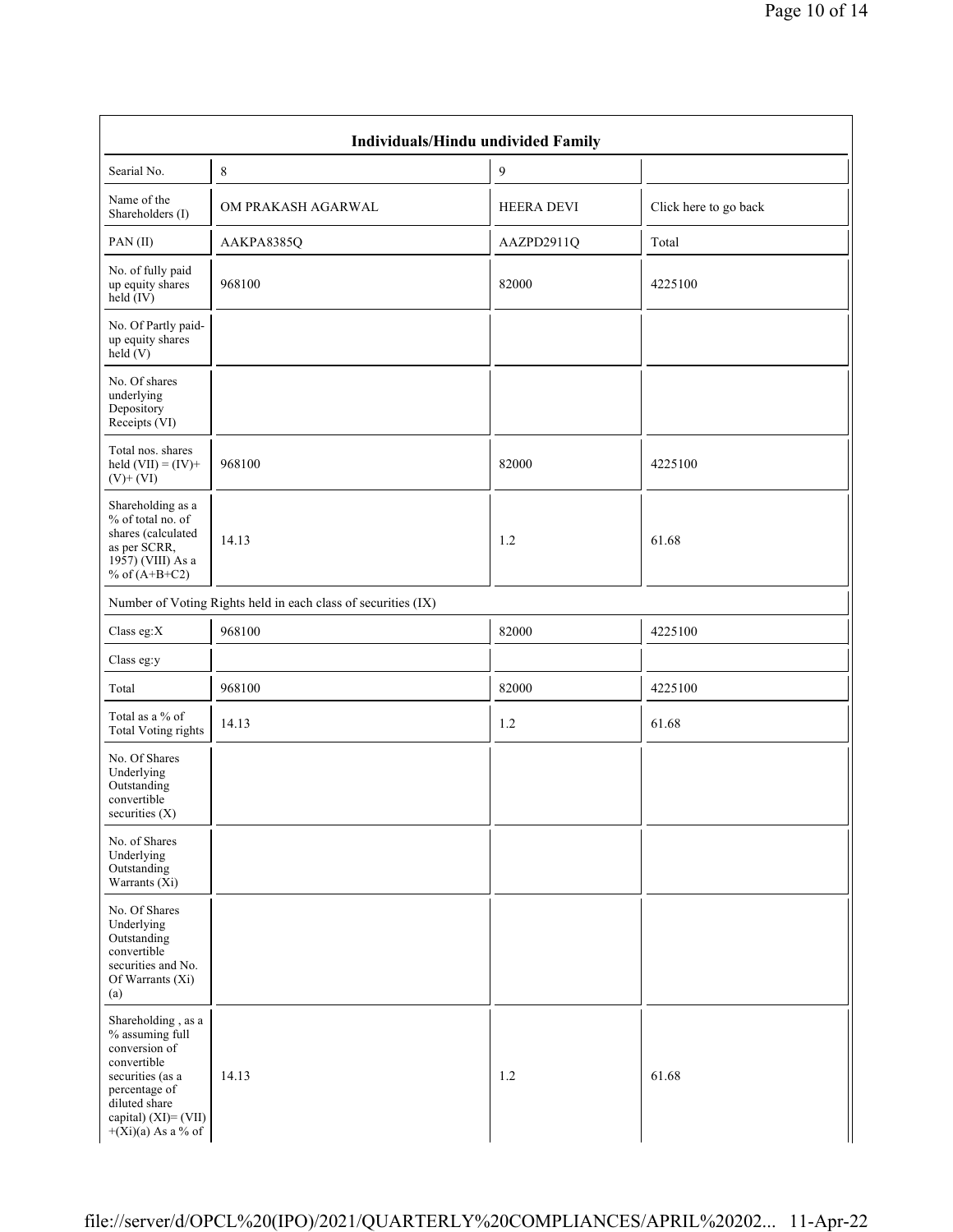| $(A+B+C2)$                                                           |                                                         |          |         |  |  |  |  |  |  |
|----------------------------------------------------------------------|---------------------------------------------------------|----------|---------|--|--|--|--|--|--|
| Number of Locked in shares (XII)                                     |                                                         |          |         |  |  |  |  |  |  |
| No. $(a)$                                                            |                                                         |          |         |  |  |  |  |  |  |
| As a % of total<br>Shares held (b)                                   |                                                         |          |         |  |  |  |  |  |  |
|                                                                      | Number of Shares pledged or otherwise encumbered (XIII) |          |         |  |  |  |  |  |  |
| No. $(a)$                                                            |                                                         |          |         |  |  |  |  |  |  |
| As a % of total<br>Shares held (b)                                   |                                                         |          |         |  |  |  |  |  |  |
| Number of equity<br>shares held in<br>dematerialized<br>form $(XIV)$ | 968100                                                  | 82000    | 4225100 |  |  |  |  |  |  |
|                                                                      | Reason for not providing PAN                            |          |         |  |  |  |  |  |  |
| Reason for not<br>providing PAN                                      |                                                         |          |         |  |  |  |  |  |  |
| Shareholder type                                                     | Promoter                                                | Promoter |         |  |  |  |  |  |  |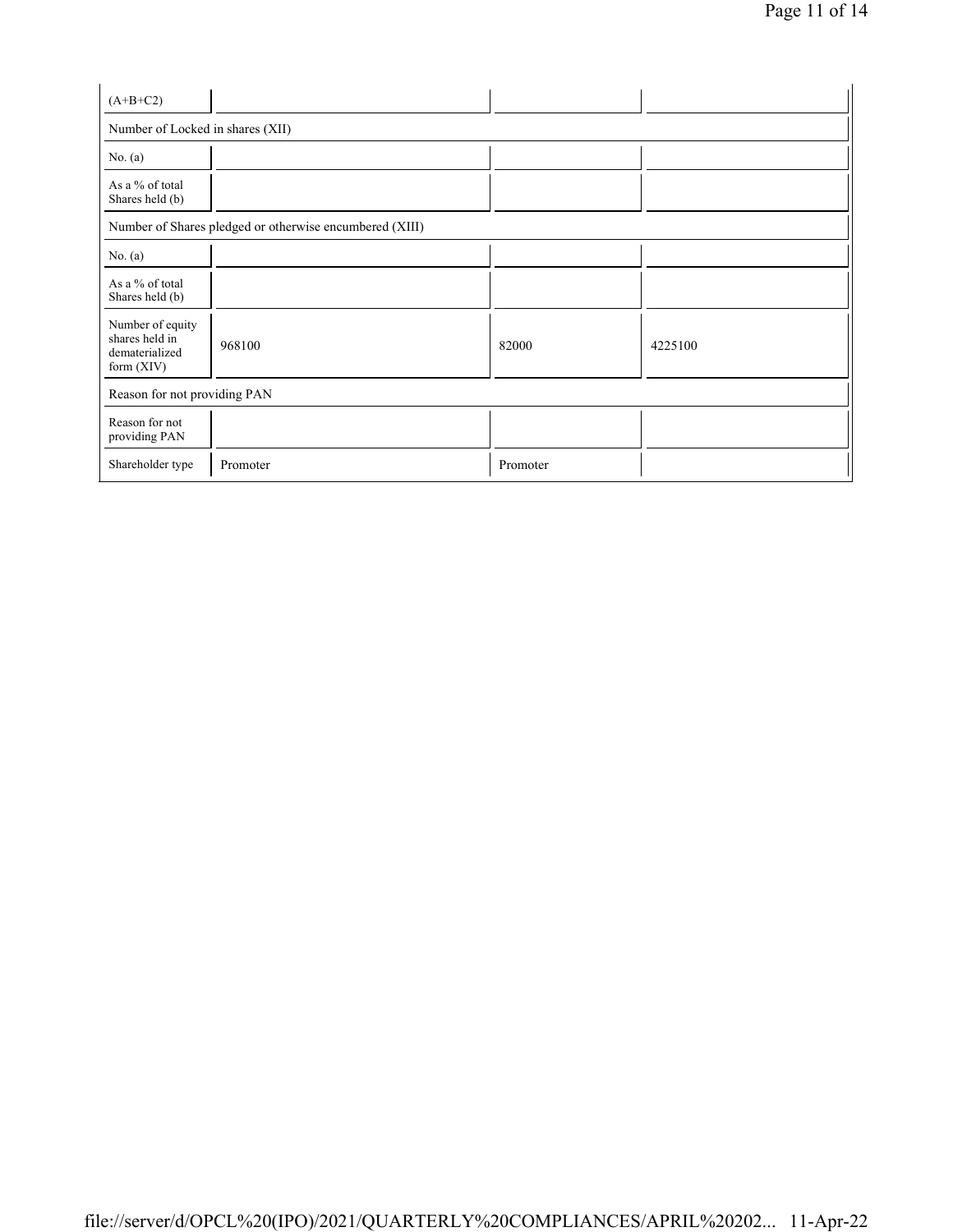|                                                                                                                                    | Any Other (specify)                                           |                         |                |                       |
|------------------------------------------------------------------------------------------------------------------------------------|---------------------------------------------------------------|-------------------------|----------------|-----------------------|
| Searial No.                                                                                                                        | $\mathbf{1}$                                                  | $\sqrt{2}$              | $\mathfrak{Z}$ |                       |
| Category                                                                                                                           | <b>Bodies Corporate</b>                                       | <b>Bodies Corporate</b> | <b>HUF</b>     |                       |
| Category / More<br>than 1 percentage                                                                                               | More than 1 percentage of shareholding                        | Category                | Category       |                       |
| Name of the<br>Shareholders (I)                                                                                                    | RAJA RAM SOFTWARE SOLUTIONS LLP                               |                         |                | Click here to go back |
| PAN(II)                                                                                                                            | ABAFR6044G                                                    |                         |                | Total                 |
| No. of the<br>Shareholders (I)                                                                                                     | $\mathbf{1}$                                                  | 1                       | $\tau$         | 8                     |
| No. of fully paid<br>up equity shares<br>$\text{held}(\text{IV})$                                                                  | 2084900                                                       | 5000                    | 65000          | 70000                 |
| No. Of Partly paid-<br>up equity shares<br>held $(V)$                                                                              |                                                               |                         |                |                       |
| No. Of shares<br>underlying<br>Depository<br>Receipts (VI)                                                                         |                                                               |                         |                |                       |
| Total nos. shares<br>held $(VII) = (IV) +$<br>$(V)$ + $(VI)$                                                                       | 2084900                                                       | 5000                    | 65000          | 70000                 |
| Shareholding as a<br>% of total no. of<br>shares (calculated<br>as per SCRR,<br>$19\overline{57}$ ) (VIII) As a<br>% of $(A+B+C2)$ | 30.44                                                         | 0.07                    | 0.95           | 1.02                  |
|                                                                                                                                    | Number of Voting Rights held in each class of securities (IX) |                         |                |                       |
| Class eg: X                                                                                                                        | 2084900                                                       | 5000                    | 65000          | 70000                 |
| Class eg:y                                                                                                                         |                                                               |                         |                |                       |
| Total                                                                                                                              | 2084900                                                       | 5000                    | 65000          | 70000                 |
| Total as a % of<br><b>Total Voting rights</b>                                                                                      | 30.44                                                         | $0.07\,$                | 0.95           | 1.02                  |
| No. Of Shares<br>Underlying<br>Outstanding<br>convertible<br>securities $(X)$                                                      |                                                               |                         |                |                       |
| No. of Shares<br>Underlying<br>Outstanding<br>Warrants (Xi)                                                                        |                                                               |                         |                |                       |
| No. Of Shares<br>Underlying<br>Outstanding<br>convertible<br>securities and No.<br>Of Warrants (Xi)<br>(a)                         |                                                               |                         |                |                       |
|                                                                                                                                    |                                                               |                         |                |                       |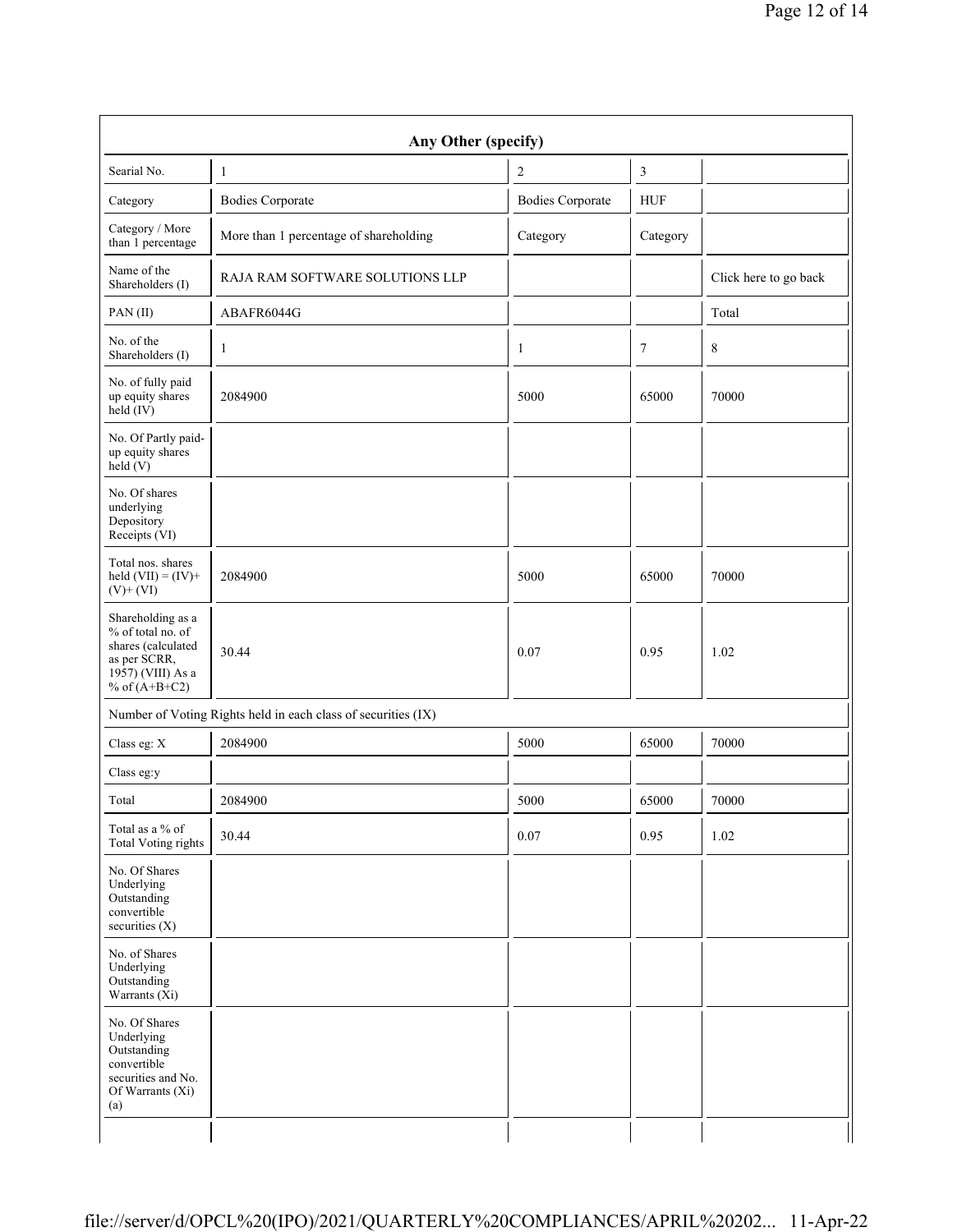| Shareholding, as a<br>% assuming full<br>conversion of<br>convertible<br>securities (as a<br>percentage of<br>diluted share<br>capital) $(XI) = (VII)$<br>$+(X)$ As a % of<br>$(A+B+C2)$ | 30.44   | 0.07 | 0.95  | 1.02  |
|------------------------------------------------------------------------------------------------------------------------------------------------------------------------------------------|---------|------|-------|-------|
| Number of Locked in shares (XII)                                                                                                                                                         |         |      |       |       |
| No. $(a)$                                                                                                                                                                                |         |      |       |       |
| As a % of total<br>Shares held (b)                                                                                                                                                       |         |      |       |       |
| Number of equity<br>shares held in<br>dematerialized<br>form $(XIV)$                                                                                                                     | 2084900 | 5000 | 65000 | 70000 |
| Reason for not providing PAN                                                                                                                                                             |         |      |       |       |
| Reason for not<br>providing PAN                                                                                                                                                          |         |      |       |       |